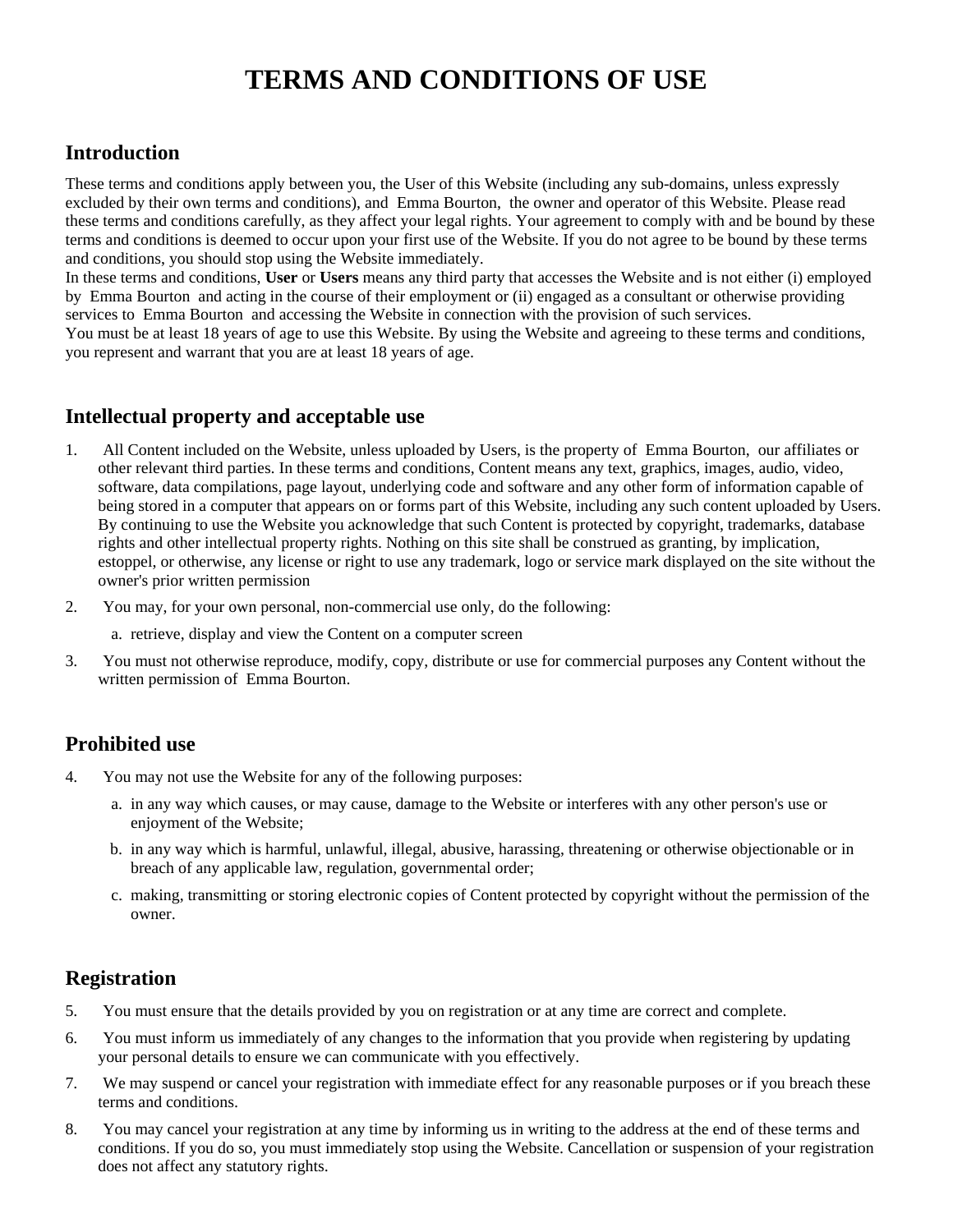#### **Links to other websites**

- 9. This Website may contain links to other sites. Unless expressly stated, these sites are not under the control of Emma Bourton or that of our affiliates.
- 10. We assume no responsibility for the content of such Websites and disclaim liability for any and all forms of loss or damage arising out of the use of them.
- 11. The inclusion of a link to another site on this Website does not imply any endorsement of the sites themselves or of those in control of them.

#### **Privacy Policy and Cookies Policy**

12. Use of the Website is also governed by our Privacy Policy and Cookies Policy, which are incorporated into these terms and conditions by this reference. To view the Privacy Policy and Cookies Policy, please click on the following: and .

#### **Availability of the Website and disclaimers**

- 13. Any online facilities, tools, services or information that Emma Bourton makes available through the Website (the **Service**) is provided "as is" and on an "as available" basis. We give no warranty that the Service will be free of defects and/or faults. To the maximum extent permitted by the law, we provide no warranties (express or implied) of fitness for a particular purpose, accuracy of information, compatibility and satisfactory quality. Emma Bourton is under no obligation to update information on the Website.
- 14. Whilst Emma Bourton uses reasonable endeavours to ensure that the Website is secure and free of errors, viruses and other malware, we give no warranty or guaranty in that regard and all Users take responsibility for their own security, that of their personal details and their computers.
- 15. Emma Bourton accepts no liability for any disruption or non-availability of the Website.
- 16. Emma Bourton reserves the right to alter, suspend or discontinue any part (or the whole of) the Website including, but not limited to, any products and/or services available. These terms and conditions shall continue to apply to any modified version of the Website unless it is expressly stated otherwise.

# **Limitation of liability**

- 17. Nothing in these terms and conditions will: (a) limit or exclude our or your liability for death or personal injury resulting from our or your negligence, as applicable; (b) limit or exclude our or your liability for fraud or fraudulent misrepresentation; or (c) limit or exclude any of our or your liabilities in any way that is not permitted under applicable law.
- 18. We will not be liable to you in respect of any losses arising out of events beyond our reasonable control.
- 19. To the maximum extent permitted by law, Emma Bourton accepts no liability for any of the following:
	- a. any business losses, such as loss of profits, income, revenue, anticipated savings, business, contracts, goodwill or commercial opportunities;
	- b. loss or corruption of any data, database or software;
	- c. any special, indirect or consequential loss or damage.

#### **General**

20. You may not transfer any of your rights under these terms and conditions to any other person. We may transfer our rights under these terms and conditions where we reasonably believe your rights will not be affected.